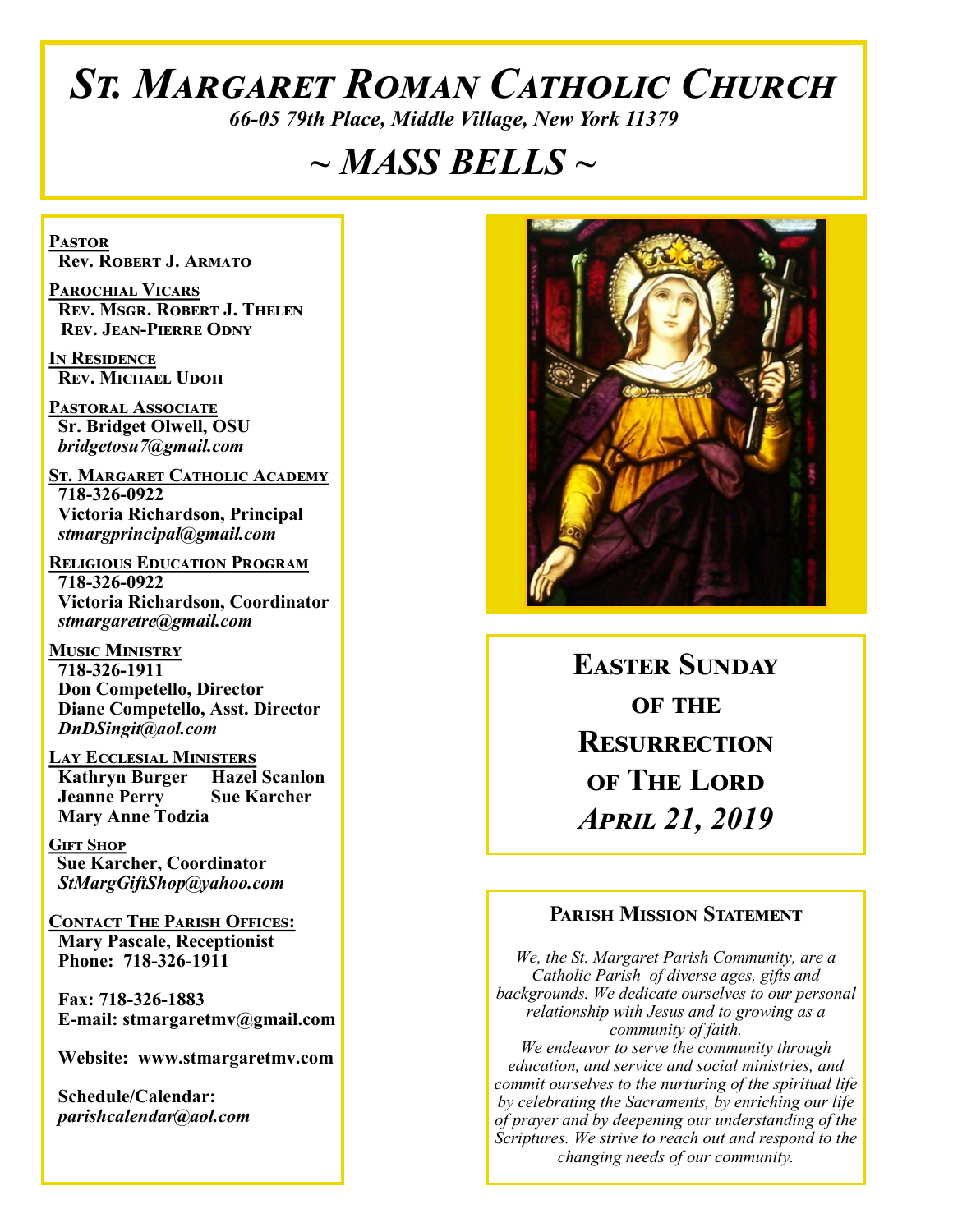## *MASSES FOR THE WEEK*

| SUN.                 | <b>APRIL 21 - EASTER SUNDAY OF THE</b><br><b>RESURRECTION OF THE LORD</b>                                                                                                                                                                |
|----------------------|------------------------------------------------------------------------------------------------------------------------------------------------------------------------------------------------------------------------------------------|
| 7:30<br>9:00         | Pat Cronin<br>Filippo e Leonardo Curatolo/Pellegrino e<br>Giuseppa Benfari/Francesco e Maria Virruso/<br>Rocco Bruno/Joseph e Pietra Costa/Piera                                                                                         |
| 10:30<br><b>NOON</b> | Gagliardotto/Carmelo e Maria Pistone/<br>John J. & Margaret M. Forte<br>Jorge Bonilla<br><b>NO EVENING MASS</b>                                                                                                                          |
| MON.                 | <b>APRIL 22 - MONDAY WITHIN THE</b><br><b>OCTAVE OF EASTER</b>                                                                                                                                                                           |
| 7:00<br>9:00         | Josefa Gramer<br>Augie DeSimone                                                                                                                                                                                                          |
| TUE.                 | <b>APRIL 23 - TUESDAY WITHIN THE</b><br><b>OCTAVE OF EASTER</b>                                                                                                                                                                          |
| 7:00<br>9:00         | Carol McDonald<br>Angelina Fischetti                                                                                                                                                                                                     |
| WED.                 | <b>APRIL 24 - WEDNESDAY WITHIN THE</b><br><b>OCTAVE OF EASTER</b>                                                                                                                                                                        |
| 7:00<br>9:00         | Jeremiah Sweeney<br><b>Ralph Kistner</b>                                                                                                                                                                                                 |
| THU.                 | <b>APRIL 25 - THURSDAY WITHIN THE</b>                                                                                                                                                                                                    |
|                      |                                                                                                                                                                                                                                          |
| 7:00<br>9:00         | <b>OCTAVE OF EASTER</b><br><b>Elfriede Sommer</b><br><b>Tom Cordero</b>                                                                                                                                                                  |
| FRI.                 | <b>APRIL 26 - FRIDAY WITHIN THE</b>                                                                                                                                                                                                      |
| 7:00<br>9:00         | <b>OCTAVE OF EASTER</b><br><b>Billy Policke</b><br>Romolo Fabiilli                                                                                                                                                                       |
| SAT.                 | <b>APRIL 27 - SATURDAY WITHIN THE</b>                                                                                                                                                                                                    |
| 9:00<br>5:00PM       | <b>OCTAVE OF EASTER</b><br>Collective: Msgr. John & Henry Maurer<br>Marie Guaglardi                                                                                                                                                      |
| SUN.<br>7:30<br>9:00 | <b>APRIL 28 - DIVINE MERCY SUNDAY</b><br>Mary & James Hanrahan<br>Antonino Colombo/Antonino Caleca/Santo<br>Farinella/Francesco Armano/Gaetana e<br>Giovanni Caruso/Venerando Costa/Daniele<br>Bussa/Rosario, Rosaria e Nunzio Taormina/ |

# **PARISH INFORMATION**

**Rectory Office Hours Monday - Friday - 9 am to Noon, and 1 pm to 5pm Tuesday & Wednesday evenings 5-7pm Saturday - by appointment Sunday - closed**

**CONFESSIONS** - Saturday, 4-4:45 pm or by appointment with a priest.

**NOVENA** to Our Lady of the Miraculous Medal Mondays after the 9am Mass.

**BAPTISMS** take place on the 1st and 3rd Sundays of the month. Please call the rectory for an appointment and to register your child.

**WEDDINGS MUST** be scheduled at least six months in advance by appointment with a priest or a deacon. Please call the rectory office. For marriage preparation information visit www.pre-cana.org.

**THE ENGLISH CHOIR** rehearses on Tuesday, at 7 pm in the Church. Tenors and baritones needed!

**IL CORO ITALIANO** prattica ogni Domenica prima della Messa Italiana.

**THE YOUTH CHOIR** rehearses on Thursday, from 6-7 pm in the Church. For more info, DnDsingit@aol.com

**BOY SCOUT TROOP #119** meets on Tuesdays from 7:15-9 pm in the Parish Hall. New members are welcome, age 10 1/2 & up. Call Mr. Krzewski, 718-894-4099.

**CUB PACK #119** meets on Mondays from 7-8:30 pm in the Parish Hall. New members welcome, age 6 to 10-1/2. Call Mr. Krzewski, 718-894-4099.

**SENIOR CITIZENS** meet every Wednesday at 12 Noon in the Parish Center.



*May the joys and peace of Easter be always with you!*

*Clergy and Staff of St. Margaret Parish*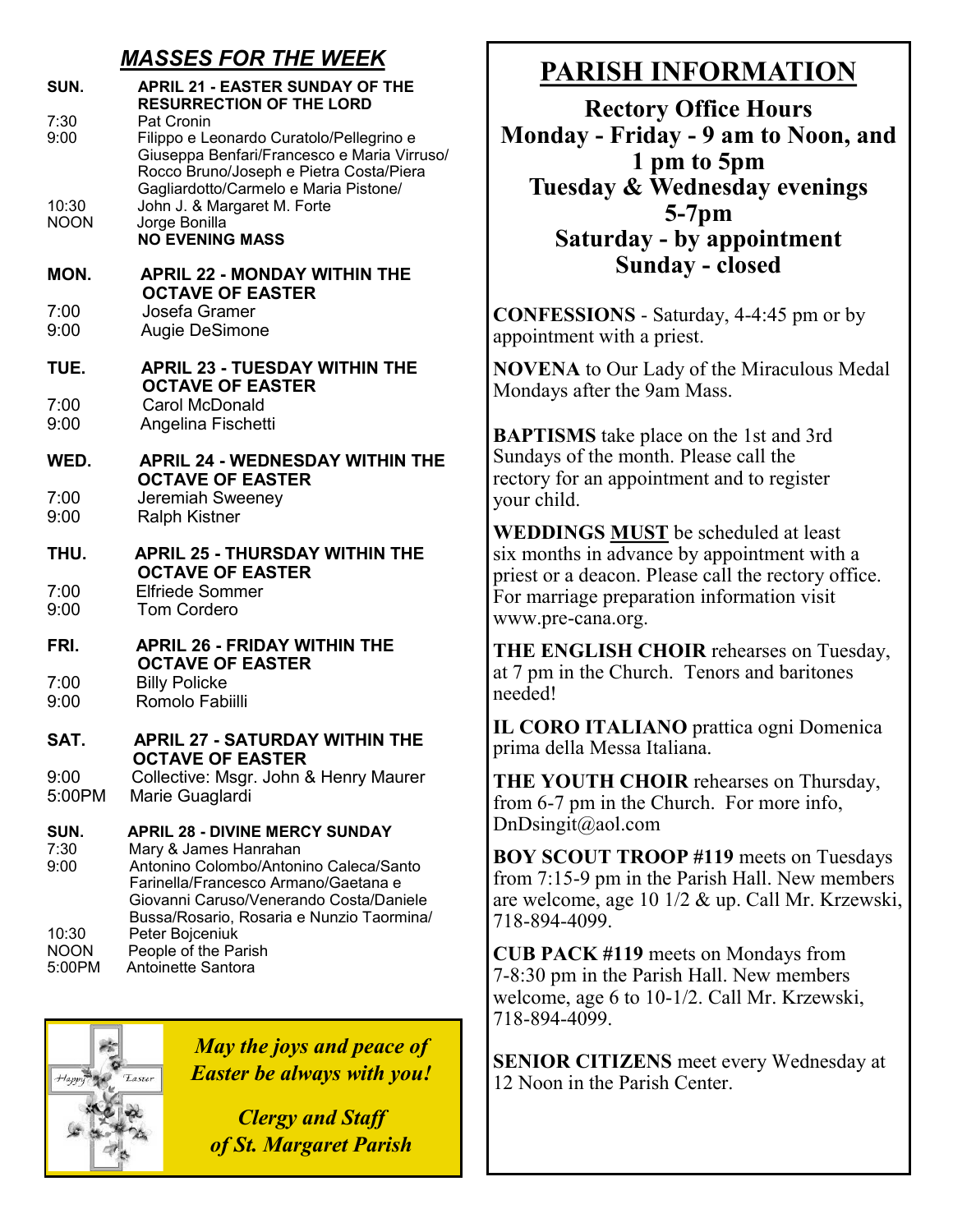# PLEASE PRAY FOR OUR SICK

Karen Guarascio, Connie Faccibene, Linda Frazier, Cari Ann Falk-LoBello, Glen Falk, Ronald Frazier, Robert Sabini, Lee Falk, Scott White, Baby McKinley Kelleher, Sean Harrison, Justin James Quirke, Elizabeth Ott, Sandra Slattery, Dr. Joan Virostko, Alfie Poje, Carol Arevalo, Jim O'Driscoll, Victoria Lippolis, Mary Rigovich, Matteo Sabini, Charles Schaaf, Alvaro Andres Gonzalez, Luis Sanchez, Billy Gillespie, George McGarry, Cathie Greulich, Anthony Bruno, John Wert, Joseph Stubbs, Bob & Karen Schaefer, Michael Hirst, Mary Harrison, John Murphy, Anne McGinnis, Richard Santangelo, Norma Voyer, Vicky Turato, Adriana Caruso, Julio Pelaez, Maritza Gutierrez, Graciela Mora, Cindy Mulore, Salvatore Tuttolomondo, Gloria Mojica, Gloria Pemaj, Anne Gorian, Allen McConville, Joseph Simon, Jack Marchindiondo, Victoria Lippolis, The Scaturro Family, Joseph Siano, Louis Pitelli, Marion Caracciola, Vita Mazzola,

*The names will remain for 3 months, please call 718-326-1911 and ask for continued prayers.*

### **Prayer Requests**

**Pray for vocations to the Priesthood and Religious Life.** 

**Please pray for our men and women from our Parish serving in the defense of our country: Lt. Col. Thomas Frohnhoefer Sgt. Robert A. Domenici** 



*WE RECALL OUR BELOVED DECEASED*

*Especially, Julie A. Aufiero, May they rest in Christ's Peace!*

## **MEMORIALS**

### *ALTAR CANDLES THIS WEEK*

*are offered in memory of Blanche Dathe at the request of Mary Pascale.* 

### *TABERNACLE LAMP THIS WEEK*

*is lit in memory of Ida Lento & Maria Falsetta at the request of Michael, Jennifer and Lucy Sutera.* 



### **TODAY'S READINGS**

 *Easter Sunday of the Resurrection of the Lord*  Acts 10:34a, 37-43 Ps 118:1-2, 16-17, 22-23 Col 3:1-4 or 1 Cor 5:6b-8 Jn 20:1-9 or Mt 28:1-10

### **READINGS FOR THE WEEK**

Monday: Acts 2:14, 22-33 Ps 16:1-2a and 5, 7-8, 9-10, 11 Mt 28:8-15

Wednesday: Acts 3:1-10

Tuesday: Acts 2:36-41 Ps 33:4-5, 18-19, 20 and 22 Jn 20:11-18

> Ps 105:1-2, 3-4, 6-7, 8-9 Lk 24:13-35

Thursday: Acts 3:11-26 Ps 8:2ab and 5, 6-7, 8-9 Lk 24:35-48

Friday: Acts 4:1-12 Ps 118:1-2 and 4, 22-24, 25-27a Jn 21:1-14

Saturday: Acts 4:13-21 Ps 118:1 and 14-15ab, 16-18, 19-21 Mk 16:9-15

Sunday: Acts 5:12-16 Ps 118:2-4, 13-15, 22-24 Rev 1:9-11a, 12-13, 17-19 Jn 20:19-31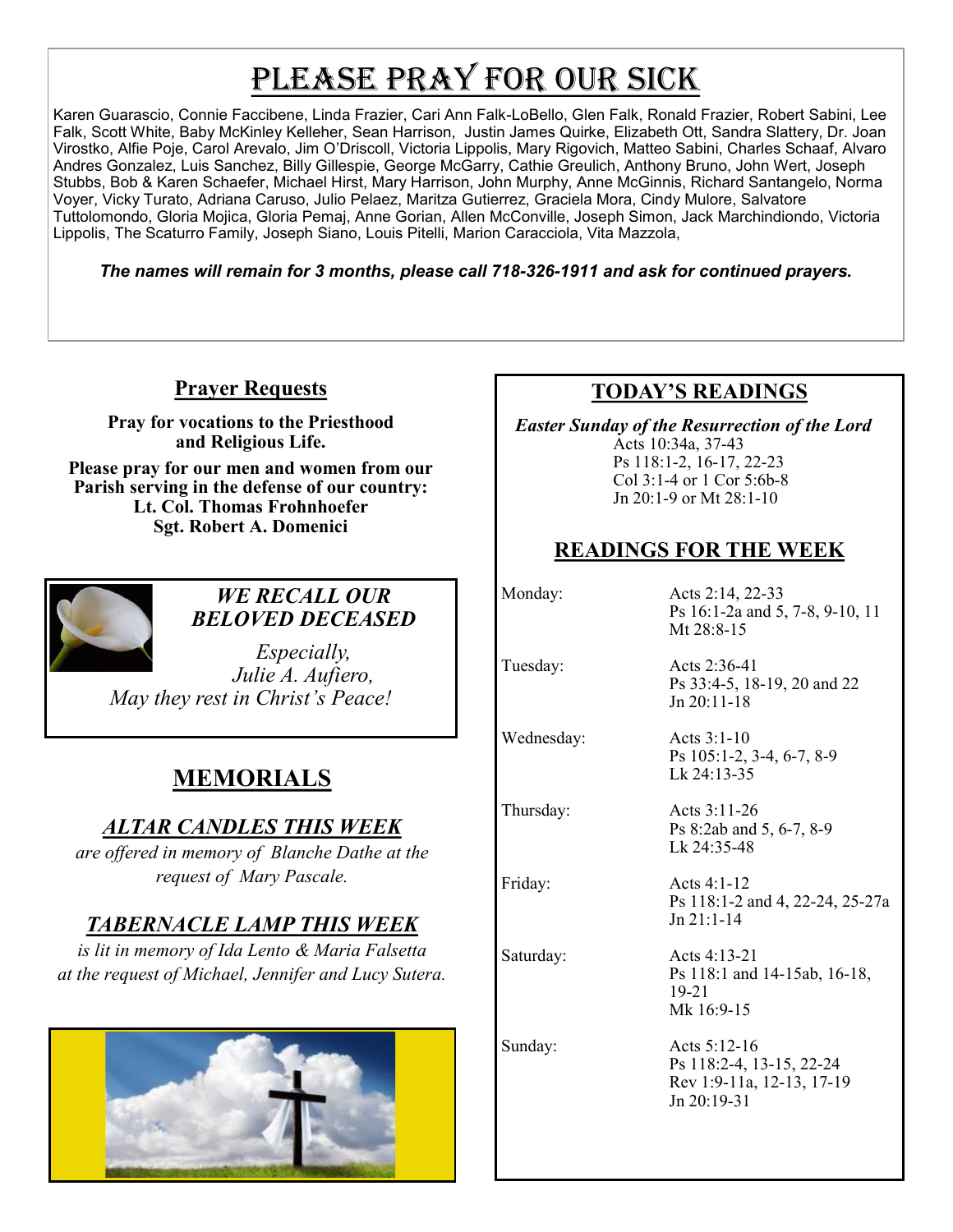# *Christ is risen! Truly is He risen!*

Dear Brothers and Sisters in Christ,

 This past Monday, as we had just begun Holy Week, a fire destroyed the roof of the Cathedral of Notre Dame in Paris. Within a few hours, much of the rafters that had seen over eight centuries of use were reduced to smoldering ruins. Thankfully and, one may say, miraculously, the stone walls seem to have held, and many of the stained glass windows were not damaged except by smoke. More importantly, the Blessed Sacrament and many precious relics were rescued.

 We join with so many in mourning the loss of not only a great historical and architectural treasure, a part of the patrimony of Western civilization, but also of a symbol of the Faith that has withstood the trials and tribulations of nearly twenty centuries, a faith based not on men or edifices but on Jesus Christ, the only begotten Son of God, crucified and risen from the dead for our salvation.

 The loss may be temporary, as plans joyfully already are underway to rebuild the damaged cathedral. Similarly, this Easter Day should be a day on which we joyfully decide to rebuild our lives as disciples of Christ, as St. Peter has told us,

*"Rid yourself of all malice and all deceit, insincerity, envy, and all slander! Come to Him, a living stone, rejected by men but chosen and precious in the sight of God, and, like living stones, let yourselves be built into a spiritual house to be a holy priesthood to offer spiritual sacrifices acceptable to God through Jesus Christ!"* (1Peter 2:1, 4-5)

 May this Easter find us returning to the Lord once more with praise and thanksgiving, sounding the great Alleluia, and determined to live the Faith that we profess! May God, Who has begun the good work in you, bless you and yours this Easter and bring it to completion in the Day of our Lord Jesus Christ!

#### **~Fr. Armato**

#### **PARISH REGISTRATION**

 Very often, people come to the Rectory asking for a certificate or letter attesting to their being active members of our Parish. That's hard for us to do, if there is no record of their being registered.

 All families worshiping here at St. Margaret's are encouraged to register with the Rectory Offices. All you have to do is complete the following information and drop it into the collection basket. We'll take it from there.

| Name:    |                  |  |
|----------|------------------|--|
| Address: |                  |  |
|          |                  |  |
|          |                  |  |
| Phone #: | $\sqrt{2}$<br>۱– |  |

#### **"THE EUCHARIST"**

 We will offer a presentation of Bishop Barron's DVD series on the eucharist, during the weeks of May 6, 13, and 20 (days and times to be announced).

 Bishop Barron examines three important aspects of this inexhaustibly rich Sacrament: The Eucharist as Sacred Meal, as Sacrifice, and as Real Presence. These elements unite us to our fellow Catholics in every sacred liturgy.

 The aim of this program is to increase understanding, promote reflection, and encourage practical action. Registration will take place in the church vestibule after Masses during the weekends of April 27/28 and May 4/5.

 Please consider listening to Bishop Barron speak on the beauty and importance of the Sacrament of the Eucharist, the Source and Summit of our lives as Catholics.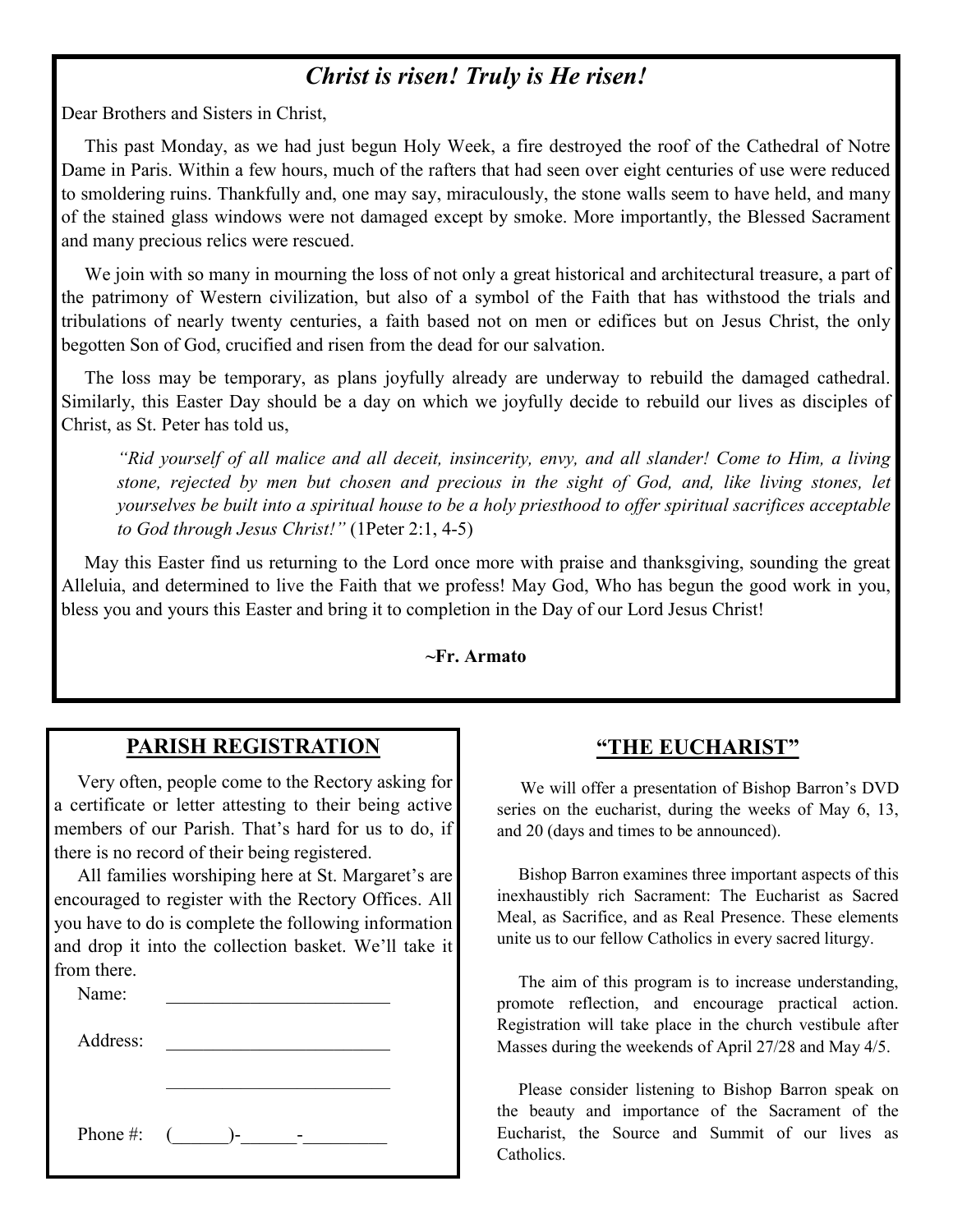# **~ St. Margaret Gift Shop ~**

Wednesdays, 12:00 - 4:00 pm Saturdays, 4:00 - 5:00 pm and Sundays, 9:00 am - 1:00 pm

We have a selection of religious goods: Rosaries - Medals - Gifts Crucifixes - Statues - Bibles other books **AND MORE!**

If we don't have it, we'll try to get it for you. The Gift Shop is located in the rectory. Please use the red side door in the parking lot. If the door is closed, please knock.

Contact us: **StMargGiftShop@yahoo.com**

# **Parishioner Generosity**

 Thanks to John LaRocchia for the gift of our new collection baskets. May they overflow in serving their purpose!

 Thanks also to the anonymous donor of our new carillon system, which has given new voice to the bells of St. Margaret's. The system will sound the hour from 8am to 8pm daily, call us to Mass on the weekends, and play hymns a few times each day.

### **ANNUAL CATHOLIC APPEAL**

 The 2019 Annual Catholic Appeal Campaign is off to a good start. So far, 88 families have pledged \$31,447 toward this year's goal of \$65,897! We still have a long way to go, and have yet to hear from the rest of our more than 1,000 families. Imagine if every family were to give just \$100, payable by the end of the year! Please give what your means allow, but give something. *All funds collected here are used only for the service of the people of our parish and Diocese.* 

# **Monthly Memorial Mass**

 A **bi-lingual (English and Italian) memorial Mass with music** is celebrated each month for the repose of the souls of those who were buried from our church during the preceding month.

 While we no longer celebrate private memorial Masses, families who wish to have an annual or "month's mind" Mass offered for a loved one can join in this monthly celebration. Please contact the Rectory at 718-326-1911 to make the arrangements.

 **The next memorial Mass will be celebrated at 11:45 am Saturday, May 18.** 



# **THE ST. VINCENT FOOD PANTRY**

is located in the Convent 66-25 79th Place

## **The Pantry is open every WEDNESDAY AND SATURDAY from 10:00 am to 12:00 Noon.**

*Our Food Pantry is in need of coffee, bottled juice, cooking oil, mayo, sugar, canned fruit, Chef Boy-ardee products. As always, thank you for your generosity!*

### **BOY SCOUT TROOP #119**

are looking for adult leaders for the troop. Volunteers must be of good character and enjoy interaction with children and adolescent boys. If interested, please call Charles Krzewski, **718-894-4099.**